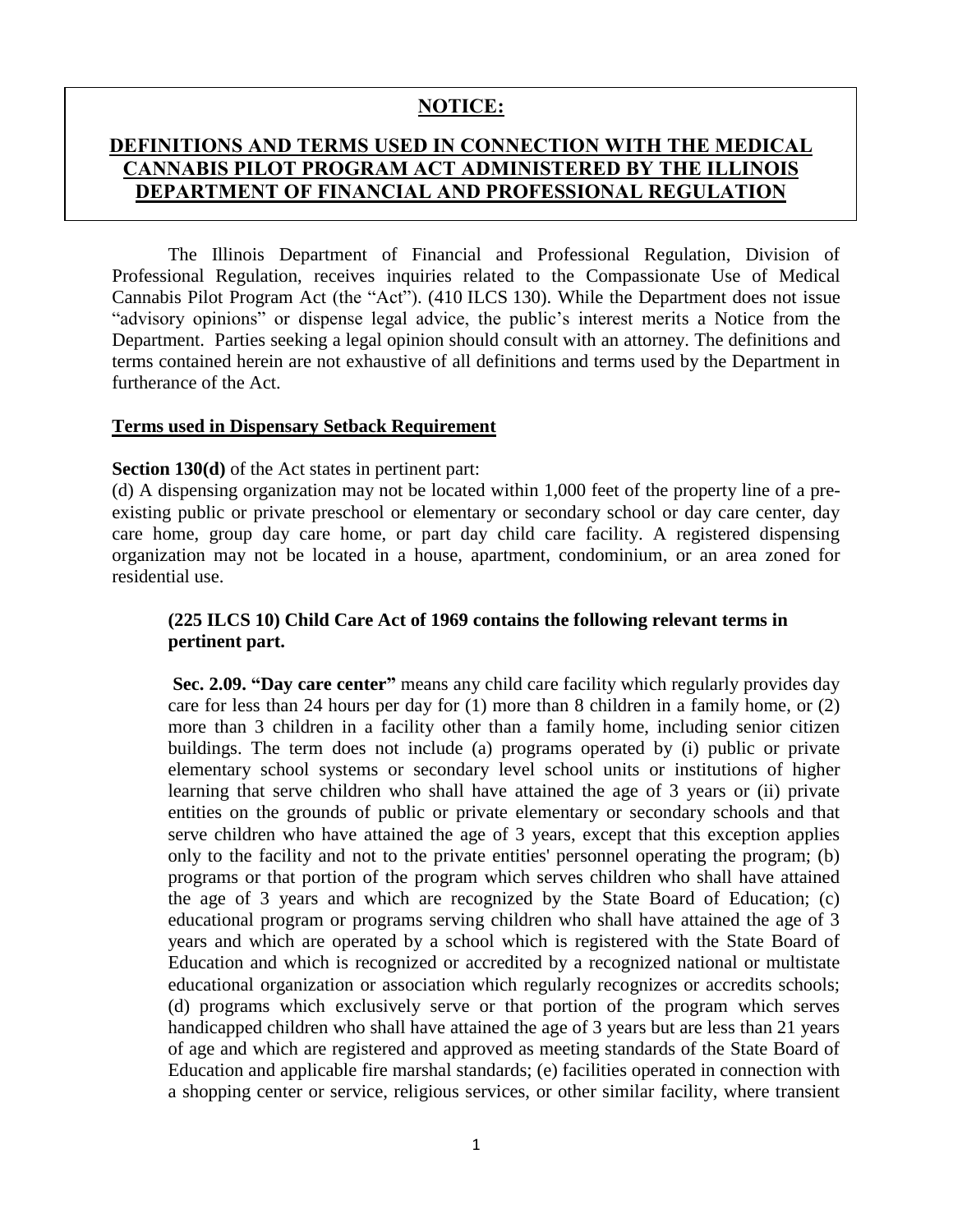children are cared for temporarily while parents or custodians of the children are occupied on the premises and readily available; (f) any type of day care center that is conducted on federal government premises; (g) special activities programs, including athletics, crafts instruction and similar activities conducted on an organized and periodic basis by civic, charitable and governmental organizations; (h) part day child care facilities, as defined in Section 2.10 of this Act; or (i) programs or that portion of the program which (1) serves children who shall have attained the age of 3 years, (2) is operated by churches or religious institutions as described in Section 501 (c) (3) of the federal Internal Revenue Code, (3) receives no governmental aid, (4) is operated as a component of a religious, nonprofit elementary school, (5) operates primarily to provide religious education, and (6) meets appropriate State or local health and fire safety standards. For purposes of (a), (b), (c), (d) and (i) of this Section, "children who shall have attained the age of 3 years" shall mean children who are 3 years of age, but less than 4 years of age, at the time of enrollment in the program. (Source: P.A. 92-659, eff. 7-16- 02.)

**Sec. 2.10. "Part day child care facility"** means a facility for which written notification has been filed pursuant to subsection (b) of Section 3 of this Act and which is conducted by a church, religious organization or social service agency in which individual children are provided care, on an intermittent basis, for up to 10 hours per seven day week. Any facility which provides intermittent care for up to 10 hours per 7 day week shall not provide such care for more than 8 hours in any given day during the 7 day week. Any facility which provides intermittent care for up to 10 hours per 7 day week shall provide at least one caregiver per 20 children. Any facility which operates for more than 10 hours per 7 day week or charges a fee for its services shall maintain written records indicating the parent's name, emergency phone numbers and the number of hours each child is served in order to verify that the facility is operating within the bounds set by this definition. (225 ILCS 10/2.10) (from Ch. 23, par. 2212.10).

**Sec. 2.18. "Day care home"** means family homes which receive more than 3 up to a maximum of 12 children for less than 24 hours per day. The number counted includes the family's natural or adopted children and all other persons under the age of 12. The term does not include facilities which receive only children from a single household. (Source: P.A. 87-674.)

**Sec. 2.20. "Group day care home"** means a family home which receives more than 3 up to a maximum of 16 children for less than 24 hours per day. The number counted includes the family's natural or adopted children and all other persons under the age of 12. (225 ILCS 10/2.20) (from Ch. 23, par. 2212.20)

**Sec. 3. (a)** No person, group of persons or corporation may operate or conduct any facility for child care, as defined in this Act, without a license or permit issued by the Department or without being approved by the Department as meeting the standards established for such licensing, with the exception of facilities for whom standards are established by the Department of Corrections under Section 3-15-2 of the Unified Code of Corrections and with the exception of facilities defined in Section 2.10 of this Act, and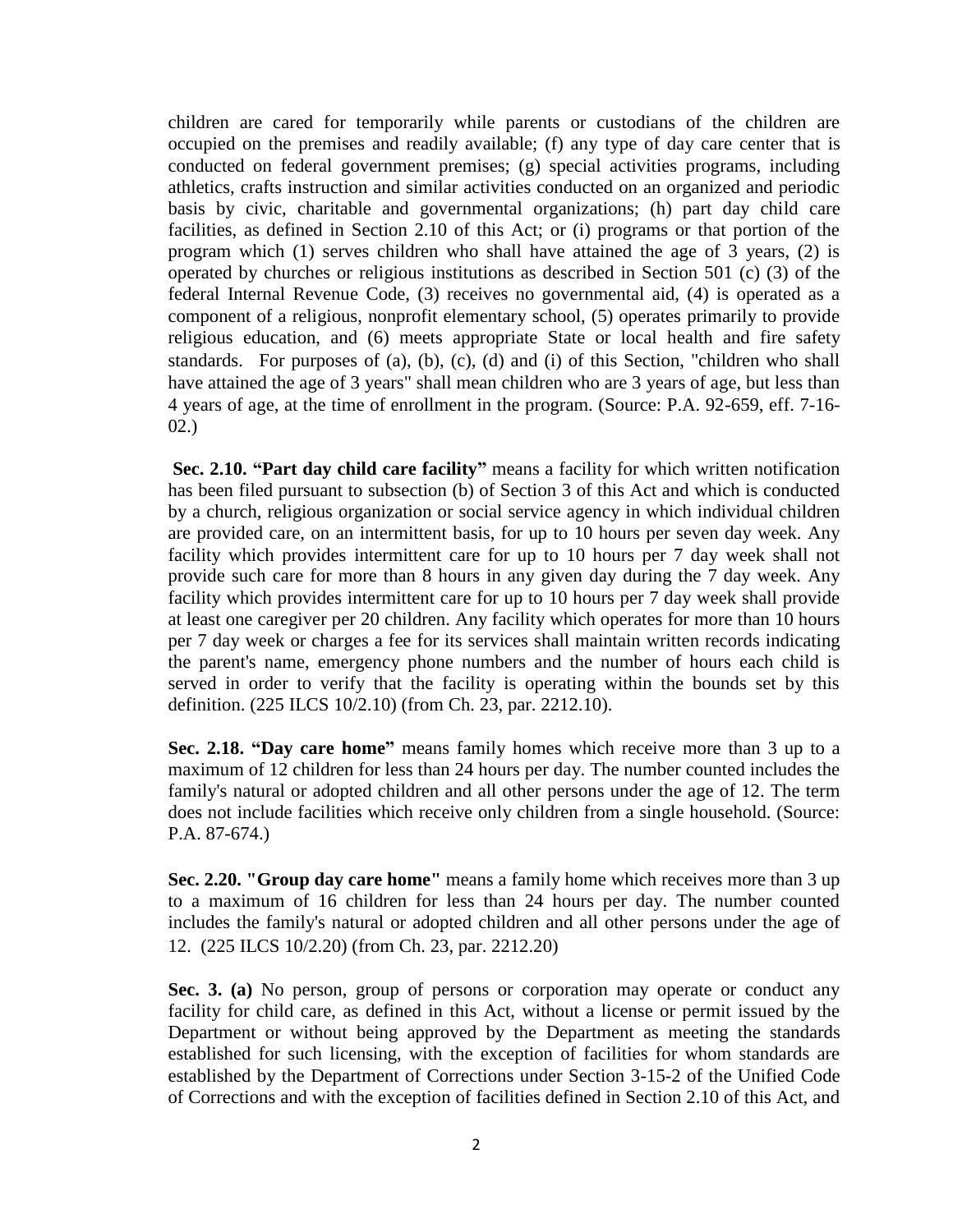with the exception of programs or facilities licensed by the Department of Human Services under the Alcoholism and Other Drug Abuse and Dependency Act

**(b)** No part day child care facility as described in Section 2.10 may operate without written notification to the Department or without complying with Section 7.1. Notification shall include a notarized statement by the facility that the facility complies with state or local health standards and state fire safety standards, and shall be filed with the department every 2 years. (225 ILCS 10/2.20) (from Ch. 23, par. 2213)

## **Terms used in the Excluded Offense Definition**

**Section 10(p) of the Act states in pertinent Part:** A "Medical cannabis dispensing organization agent" or "dispensing organization agent" means a principal officer, board member, employee, or agent of a registered medical cannabis dispensing organization who is 21 years of age or older and has not been convicted of an excluded offense. 410 ILCS 130/10(p).

# **Section 10(l) "Excluded offense"** means:

- (1) a violent crime defined in Section 3 of the Rights of Crime Victims and Witnesses Act or a substantially similar offense that was classified as a felony in the jurisdiction where the person was convicted; or
- (2) a violation of a state or federal controlled substance law that was classified as a felony in the jurisdiction where the person was convicted, except that the registering Department may waive this restriction if the person demonstrates to the registering Department's satisfaction that his or her conviction was for the possession, cultivation, transfer, or delivery of a reasonable amount of cannabis intended for medical use. This exception does not apply if the conviction was under state law and involved a violation of an existing medical cannabis law.

# **(725 ILCS 120) Rights of Crime Victims and Witnesses Act contains the following relevant terms in pertinent part.**

Sec. 3. The terms used in this Act, unless the context clearly requires otherwise, shall have the following meanings:

## **(a) "Crime victim" and "victim" mean:**

(1) a person physically injured in this State as a result of a violent crime perpetrated or attempted against that person or

(2) a person who suffers injury to or loss of property as a result of a violent crime perpetrated or attempted against that person or

(3) a single representative who may be the spouse, parent, child or sibling of a person killed as a result of a violent crime perpetrated against the person killed or the spouse, parent, child or sibling of any person granted rights under this Act who is physically or mentally incapable of exercising such rights, except where the spouse, parent, child or sibling is also the defendant or prisoner or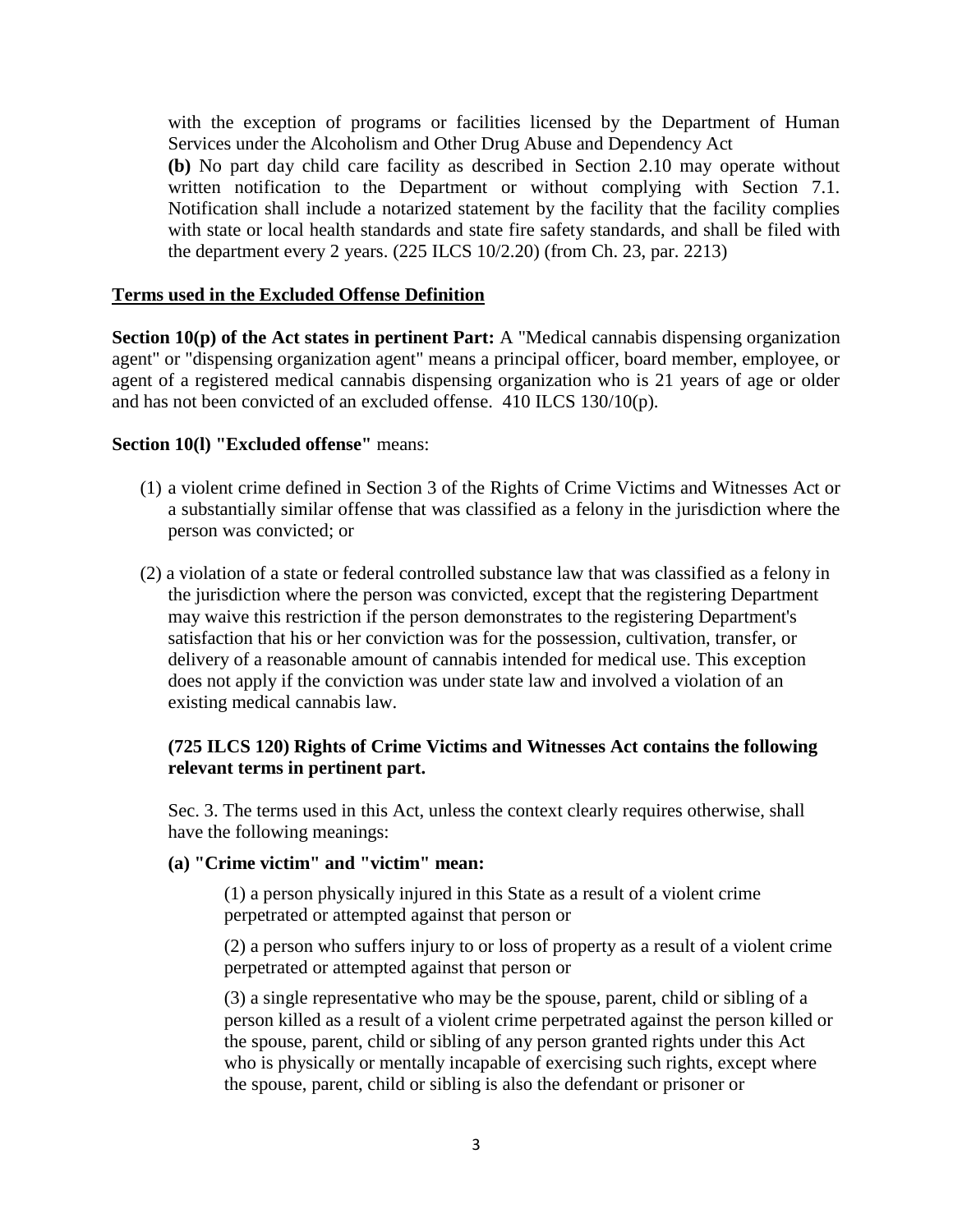(4) any person against whom a violent crime has been committed or

(5) any person who has suffered personal injury as a result of a violation of Section 11-501 of the Illinois Vehicle Code, or of a similar provision of a local ordinance, or of Section 9-3 of the Criminal Code of 1961 or the Criminal Code of 2012 or

(6) in proceedings under the Juvenile Court Act of 1987, both parents, legal guardians, foster parents, or a single adult representative of a minor or disabled person who is a crime victim.

- **(b) "Witness"** means any person who personally observed the commission of a violent crime and who will testify on behalf of the State of Illinois in the criminal prosecution of the violent crime.
- **(c) "Violent Crime"** means any felony in which force or threat of force was used against the victim, or any offense involving sexual exploitation, sexual conduct or sexual penetration, or a violation of Section 11-20.1, 11-20.1B, or 11-20.3 of the Criminal Code of 1961 or the Criminal Code of 2012, domestic battery, violation of an order of protection, stalking, or any misdemeanor which results in death or great bodily harm to the victim or any violation of Section 9-3 of the Criminal Code of 1961 or the Criminal Code of 2012, or Section 11-501 of the Illinois Vehicle Code, or a similar provision of a local ordinance, if the violation resulted in personal injury or death, and includes any action committed by a juvenile that would be a violent crime if committed by an adult. For the purposes of this paragraph, "personal injury" shall include any Type A injury as indicated on the traffic accident report completed by a law enforcement officer that requires immediate professional attention in either a doctor's office or medical facility. A type A injury shall include severely bleeding wounds, distorted extremities, and injuries that require the injured party to be carried from the scene.
- **(d) "Sentencing Hearing"** means any hearing where a sentence is imposed by the court on a convicted defendant and includes hearings conducted pursuant to Sections 5-6-4, 5-6-4.1, 5-7-2 and 5-7-7 of the Unified Code of Corrections.
- **(e) "Court proceedings"** includes the preliminary hearing, any hearing the effect of which may be the release of the defendant from custody or to alter the conditions of bond, the trial, sentencing hearing, notice of appeal, any modification of sentence, probation revocation hearings, aftercare release or parole hearings.
- **(f) "Concerned citizen"** includes relatives of the victim, friends of the victim, witnesses to the crime, or any other person associated with the victim or prisoner.

# **(720 ILCS 5) The Criminal Code of 2012 contains the following relevant terms in pertinent part.**

Section 11-20.1, 11-20.1B (Repealed), or 11-20.3(Renumbered to 11-20.1B and Repealed) of the Criminal Code of 1961 or the Criminal Code of 2012.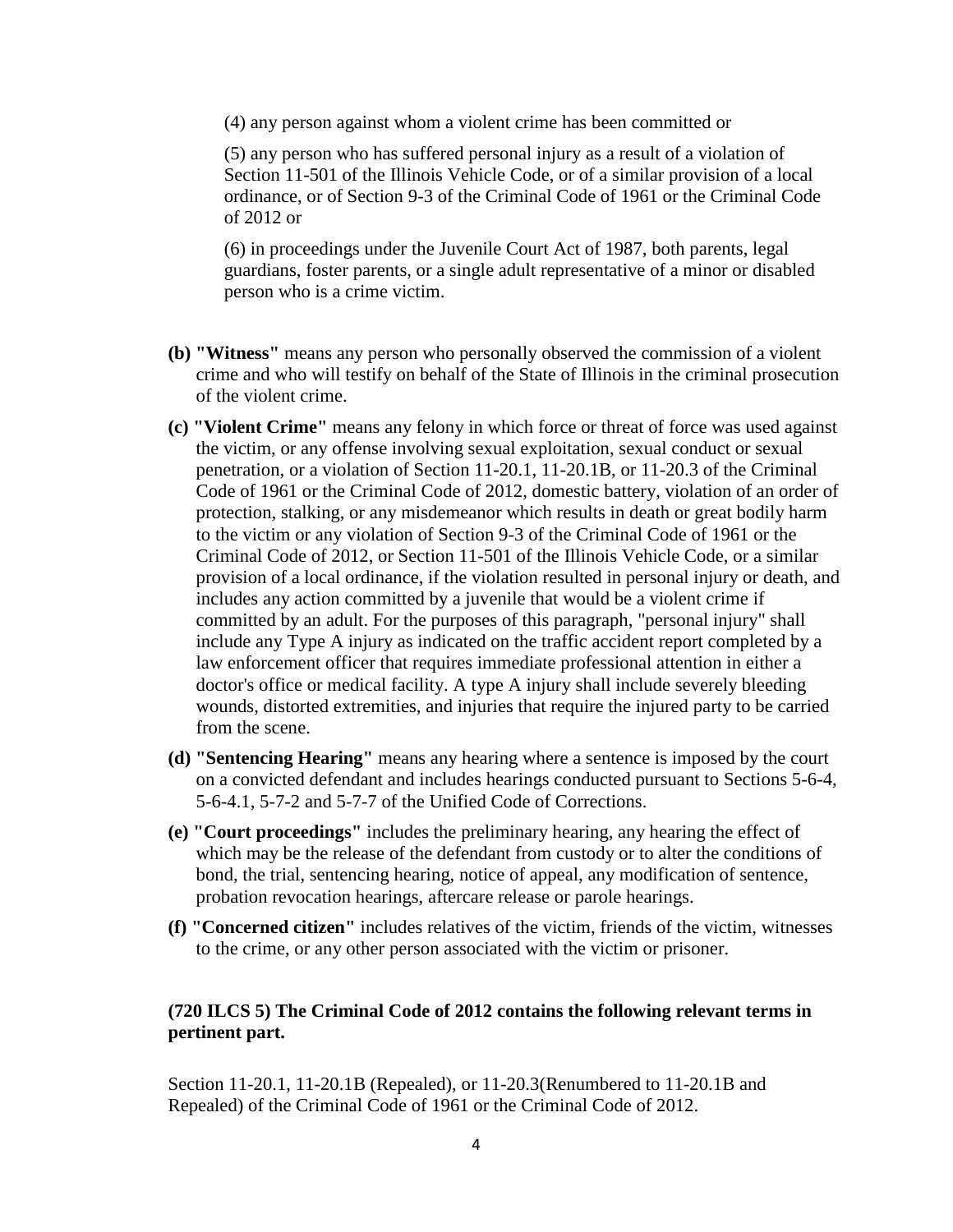#### **Sec. 11-20.1. "Child pornography" is defined as follows.**

(a) A person commits child pornography who:

(1) films, videotapes, photographs, or otherwise depicts or portrays by means of any similar visual medium or reproduction or depicts by computer any child whom he or she knows or reasonably should know to be under the age of 18 or any severely or profoundly intellectually disabled person where such child or severely or profoundly intellectually disabled person is:

- (i) actually or by simulation engaged in any act of sexual penetration or sexual conduct with any person or animal; or
- (ii) actually or by simulation engaged in any act of sexual penetration or sexual conduct involving the sex organs of the child or severely or profoundly intellectually disabled person and the mouth, anus, or sex organs of another person or animal; or which involves the mouth, anus or sex organs of the child or severely or profoundly intellectually disabled person and the sex organs of another person or animal; or
- (iii) actually or by simulation engaged in any act of masturbation; or
- (iv) actually or by simulation portrayed as being the object of, or otherwise engaged in, any act of lewd fondling, touching, or caressing involving another person or animal; or
- (v) actually or by simulation engaged in any act of excretion or urination within a sexual context; or
- (vi) actually or by simulation portrayed or depicted as bound, fettered, or subject to sadistic, masochistic, or sadomasochistic abuse in any sexual context; or
- (vii) depicted or portrayed in any pose, posture or setting involving a lewd exhibition of the unclothed or transparently clothed genitals, pubic area, buttocks, or, if such person is female, a fully or partially developed breast of the child or other person; or
- (2) with the knowledge of the nature or content thereof, reproduces, disseminates, offers to disseminate, exhibits or possesses with intent to disseminate any film, videotape, photograph or other similar visual reproduction or depiction by computer of any child or severely or profoundly intellectually disabled person whom the person knows or reasonably should know to be under the age of 18 or to be a severely or profoundly intellectually disabled person, engaged in any activity described in subparagraphs (i) through (vii) of paragraph (1) of this subsection; or
- (3) with knowledge of the subject matter or theme thereof, produces any stage play, live performance, film, videotape or other similar visual portrayal or depiction by computer which includes a child whom the person knows or reasonably should know to be under the age of 18 or a severely or profoundly intellectually disabled person engaged in any activity described in subparagraphs (i) through (vii) of paragraph (1) of this subsection; or
- (4) solicits, uses, persuades, induces, entices, or coerces any child whom he or she knows or reasonably should know to be under the age of 18 or a severely or profoundly intellectually disabled person to appear in any stage play, live presentation, film, videotape, photograph or other similar visual reproduction or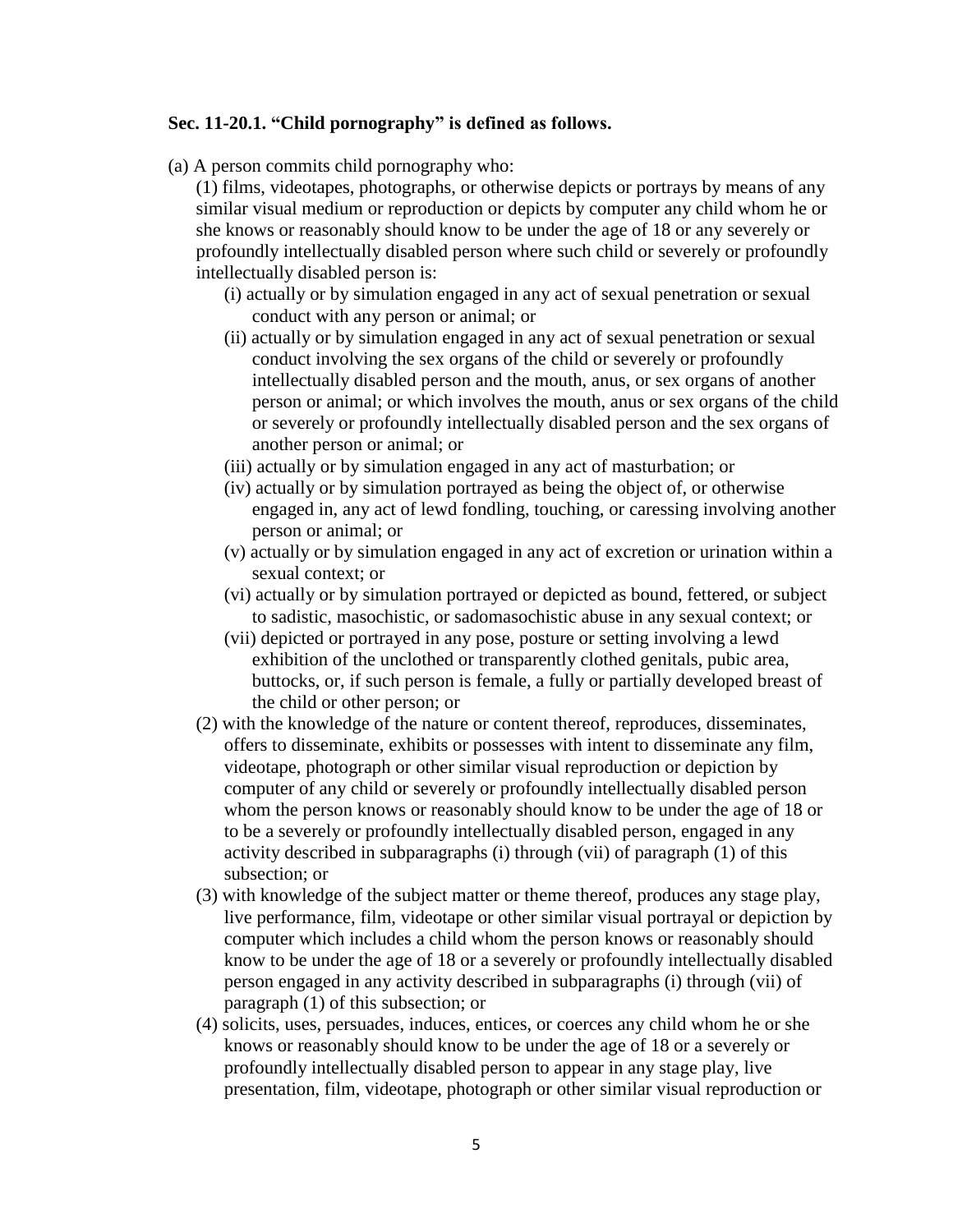depiction by computer in which the child or severely or profoundly intellectually disabled person is or will be depicted, actually or by simulation, in any act, pose or setting described in subparagraphs (i) through (vii) of paragraph (1) of this subsection; or

- (5) is a parent, step-parent, legal guardian or other person having care or custody of a child whom the person knows or reasonably should know to be under the age of 18 or a severely or profoundly intellectually disabled person and who knowingly permits, induces, promotes, or arranges for such child or severely or profoundly intellectually disabled person to appear in any stage play, live performance, film, videotape, photograph or other similar visual presentation, portrayal or simulation or depiction by computer of any act or activity described in subparagraphs (i) through (vii) of paragraph (1) of this subsection; or
- (6) with knowledge of the nature or content thereof, possesses any film, videotape, photograph or other similar visual reproduction or depiction by computer of any child or severely or profoundly intellectually disabled person whom the person knows or reasonably should know to be under the age of 18 or to be a severely or profoundly intellectually disabled person, engaged in any activity described in subparagraphs (i) through (vii) of paragraph (1) of this subsection; or
- (7) solicits, or knowingly uses, persuades, induces, entices, or coerces, a person to provide a child under the age of 18 or a severely or profoundly intellectually disabled person to appear in any videotape, photograph, film, stage play, live presentation, or other similar visual reproduction or depiction by computer in which the child or severely or profoundly intellectually disabled person will be depicted, actually or by simulation, in any act, pose, or setting described in subparagraphs (i) through (vii) of paragraph (1) of this subsection.
- (a-5) The possession of each individual film, videotape, photograph, or other similar visual reproduction or depiction by computer in violation of this Section constitutes a single and separate violation. This subsection (a-5) does not apply to multiple copies of the same film, videotape, photograph, or other similar visual reproduction or depiction by computer that are identical to each other.
- (b)(1) It shall be an affirmative defense to a charge of child pornography that the defendant reasonably believed, under all of the circumstances, that the child was 18 years of age or older or that the person was not a severely or profoundly intellectually disabled person but only where, prior to the act or acts giving rise to a prosecution under this Section, he or she took some affirmative action or made a bonafide inquiry designed to ascertain whether the child was 18 years of age or older or that the person was not a severely or profoundly intellectually disabled person and his or her reliance upon the information so obtained was clearly reasonable.
	- (1.5) Telecommunications carriers, commercial mobile service providers, and providers of information services, including, but not limited to, Internet service providers and hosting service providers, are not liable under this Section by virtue of the transmission, storage, or caching of electronic communications or messages of others or by virtue of the provision of other related telecommunications, commercial mobile services, or information services used by others in violation of this Section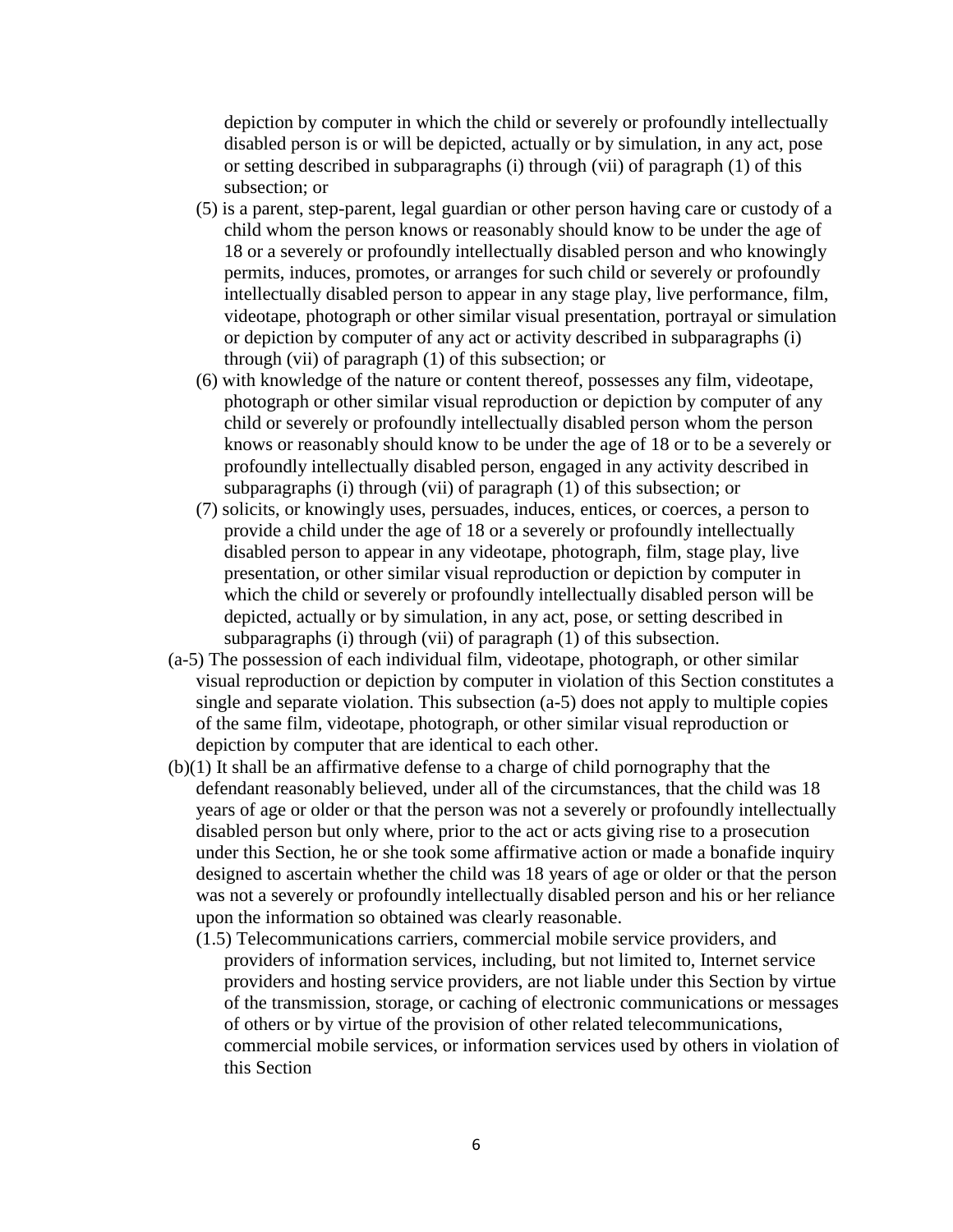- (3) The charge of child pornography shall not apply to the performance of official duties by law enforcement or prosecuting officers or persons employed by law enforcement or prosecuting agencies, court personnel or attorneys, nor to bonafide treatment or professional education programs conducted by licensed physicians, psychologists or social workers.
- (4) If the defendant possessed more than one of the same film, videotape or visual reproduction or depiction by computer in which child pornography is depicted, then the trier of fact may infer that the defendant possessed such materials with the intent to disseminate them.
- (5) The charge of child pornography does not apply to a person who does not voluntarily possess a film, videotape, or visual reproduction or depiction by computer in which child pornography is depicted. Possession is voluntary if the defendant knowingly procures or receives a film, videotape, or visual reproduction or depiction for a sufficient time to be able to terminate his or her possession.
- $(6)$  Any violation of paragraph  $(1)$ ,  $(2)$ ,  $(3)$ ,  $(4)$ ,  $(5)$ , or  $(7)$  of subsection  $(a)$  that includes a child engaged in, solicited for, depicted in, or posed in any act of sexual penetration or bound, fettered, or subject to sadistic, masochistic, or sadomasochistic abuse in a sexual context shall be deemed a crime of violence.
- (c) If the violation does not involve a film, videotape, or other moving depiction, a violation of paragraph  $(1)$ ,  $(4)$ ,  $(5)$ , or  $(7)$  of subsection  $(a)$  is a Class 1 felony with a mandatory minimum fine of \$2,000 and a maximum fine of \$100,000. If the violation involves a film, videotape, or other moving depiction, a violation of paragraph (1), (4), (5), or (7) of subsection (a) is a Class X felony with a mandatory minimum fine of \$2,000 and a maximum fine of \$100,000. If the violation does not involve a film, videotape, or other moving depiction, a violation of paragraph (3) of subsection (a) is a Class 1 felony with a mandatory minimum fine of \$1500 and a maximum fine of \$100,000. If the violation involves a film, videotape, or other moving depiction, a violation of paragraph (3) of subsection (a) is a Class X felony with a mandatory minimum fine of \$1500 and a maximum fine of \$100,000. If the violation does not involve a film, videotape, or other moving depiction, a violation of paragraph (2) of subsection (a) is a Class 1 felony with a mandatory minimum fine of \$1000 and a maximum fine of \$100,000. If the violation involves a film, videotape, or other moving depiction, a violation of paragraph (2) of subsection (a) is a Class X felony with a mandatory minimum fine of \$1000 and a maximum fine of \$100,000. If the violation does not involve a film, videotape, or other moving depiction, a violation of paragraph (6) of subsection (a) is a Class 3 felony with a mandatory minimum fine of \$1000 and a maximum fine of \$100,000. If the violation involves a film, videotape, or other moving depiction, a violation of paragraph (6) of subsection (a) is a Class 2 felony with a mandatory minimum fine of \$1000 and a maximum fine of \$100,000.
- $(c-5)$  Where the child depicted is under the age of 13, a violation of paragraph  $(1)$ ,  $(2)$ , (3), (4), (5), or (7) of subsection (a) is a Class X felony with a mandatory minimum fine of \$2,000 and a maximum fine of \$100,000. Where the child depicted is under the age of 13, a violation of paragraph (6) of subsection (a) is a Class 2 felony with a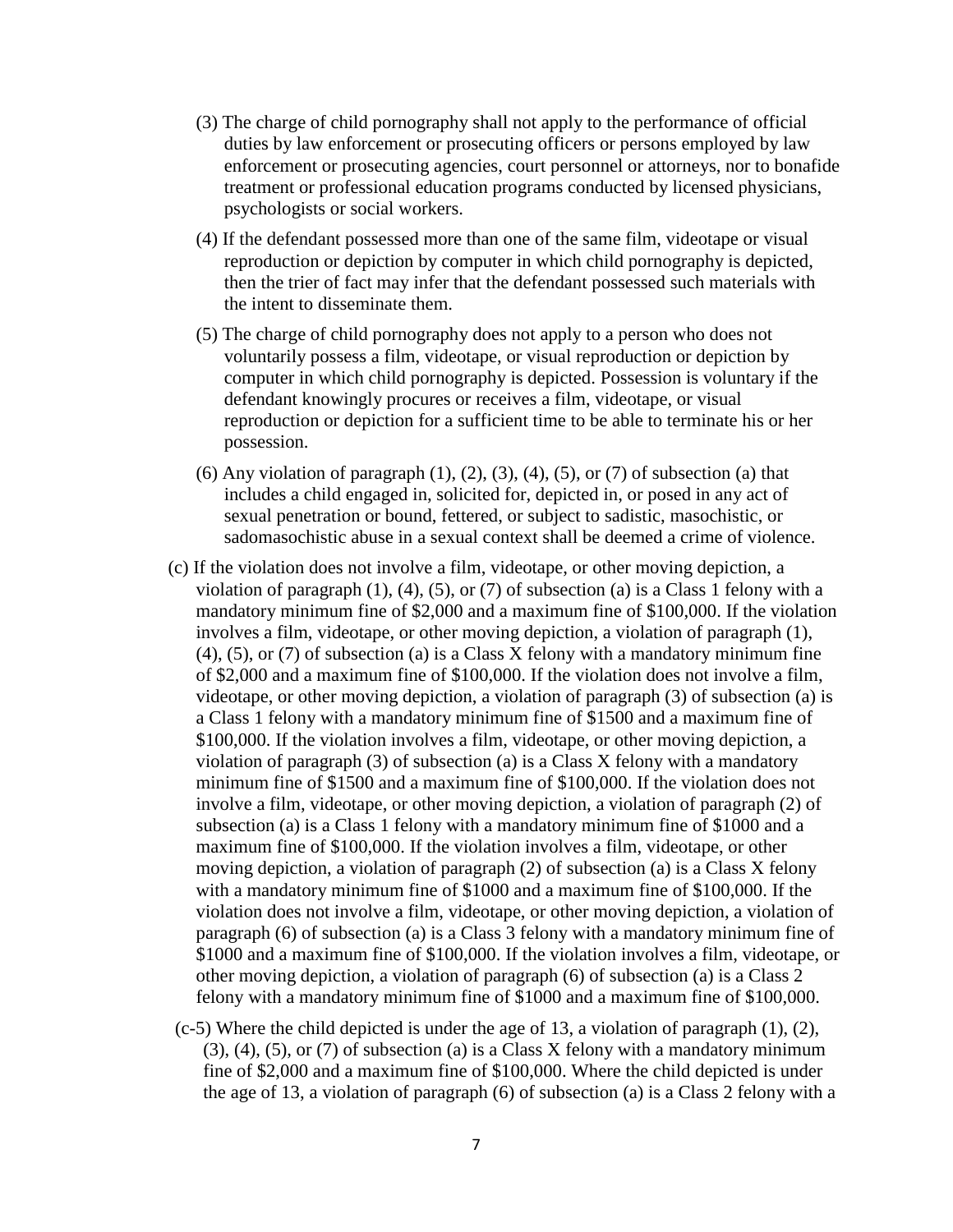mandatory minimum fine of \$1,000 and a maximum fine of \$100,000. Where the child depicted is under the age of 13, a person who commits a violation of paragraph  $(1)$ ,  $(2)$ ,  $(3)$ ,  $(4)$ ,  $(5)$ , or  $(7)$  of subsection  $(a)$  where the defendant has previously been convicted under the laws of this State or any other state of the offense of child pornography, aggravated child pornography, aggravated criminal sexual abuse, aggravated criminal sexual assault, predatory criminal sexual assault of a child, or any of the offenses formerly known as rape, deviate sexual assault, indecent liberties with a child, or aggravated indecent liberties with a child where the victim was under the age of 18 years or an offense that is substantially equivalent to those offenses, is guilty of a Class X felony for which the person shall be sentenced to a term of imprisonment of not less than 9 years with a mandatory minimum fine of \$2,000 and a maximum fine of \$100,000. Where the child depicted is under the age of 13, a person who commits a violation of paragraph (6) of subsection (a) where the defendant has previously been convicted under the laws of this State or any other state of the offense of child pornography, aggravated child pornography, aggravated criminal sexual abuse, aggravated criminal sexual assault, predatory criminal sexual assault of a child, or any of the offenses formerly known as rape, deviate sexual assault, indecent liberties with a child, or aggravated indecent liberties with a child where the victim was under the age of 18 years or an offense that is substantially equivalent to those offenses, is guilty of a Class 1 felony with a mandatory minimum fine of \$1,000 and a maximum fine of \$100,000. The issue of whether the child depicted is under the age of 13 is an element of the offense to be resolved by the trier of fact.

- (d) If a person is convicted of a second or subsequent violation of this Section within 10 years of a prior conviction, the court shall order a presentence psychiatric examination of the person. The examiner shall report to the court whether treatment of the person is necessary.
- (e) Any film, videotape, photograph or other similar visual reproduction or depiction by computer which includes a child under the age of 18 or a severely or profoundly intellectually disabled person engaged in any activity described in subparagraphs (i) through (vii) or paragraph 1 of subsection (a), and any material or equipment used or intended for use in photographing, filming, printing, producing, reproducing, manufacturing, projecting, exhibiting, depiction by computer, or disseminating such material shall be seized and forfeited in the manner, method and procedure provided by Section 36-1 of this Code for the seizure and forfeiture of vessels, vehicles and aircraft.

 In addition, any person convicted under this Section is subject to the property forfeiture provisions set forth in Article 124B of the Code of Criminal Procedure of 1963.

(e-5) Upon the conclusion of a case brought under this Section, the court shall seal all evidence depicting a victim or witness that is sexually explicit. The evidence may be unsealed and viewed, on a motion of the party seeking to unseal and view the evidence, only for good cause shown and in the discretion of the court. The motion must expressly set forth the purpose for viewing the material. The State's attorney and the victim, if possible, shall be provided reasonable notice of the hearing on the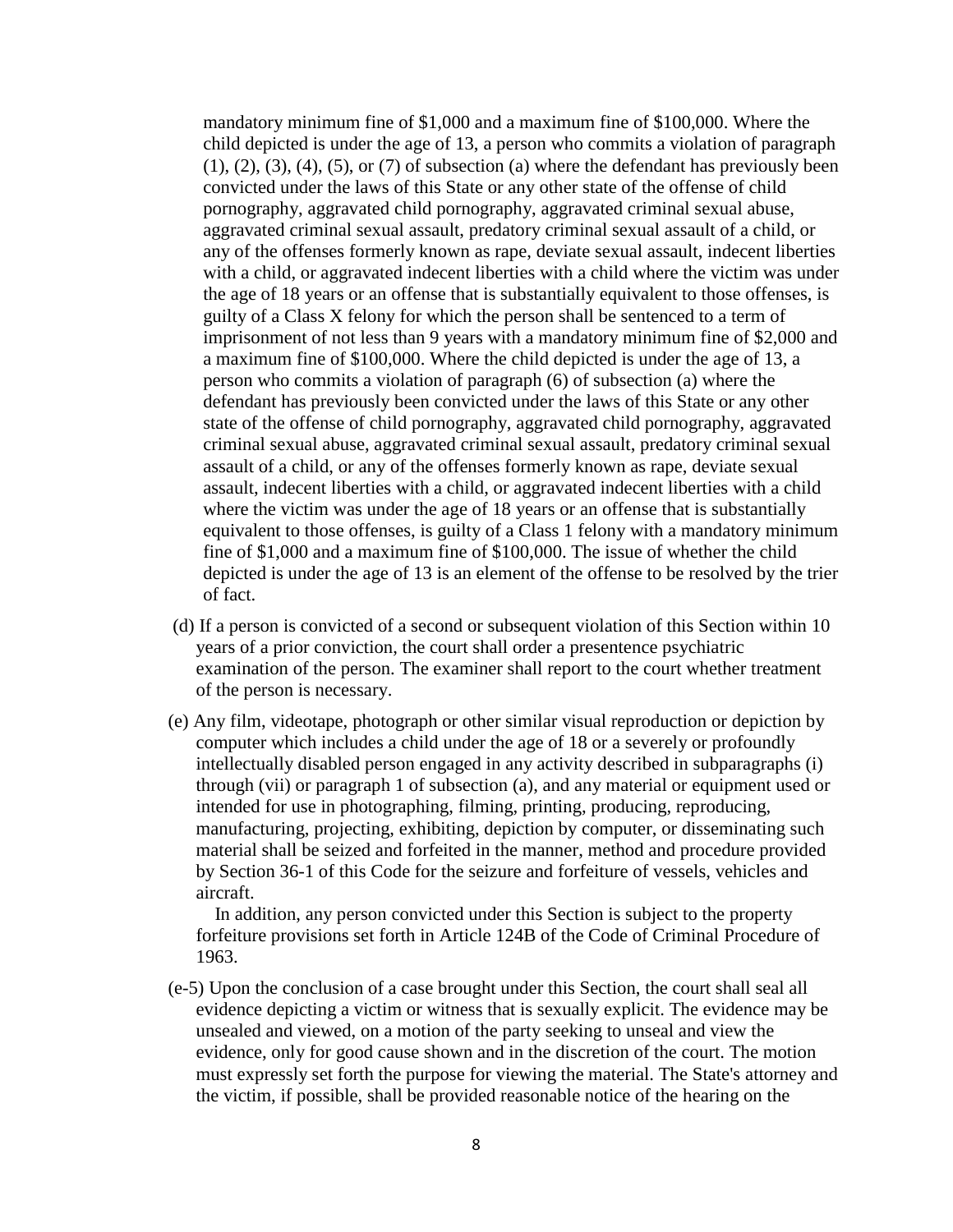motion to unseal the evidence. Any person entitled to notice of a hearing under this subsection (e-5) may object to the motion.

(Source: P.A. 97-157, eff. 1-1-12; 97-227, eff. 1-1-12; 97-995, eff. 1-1-13; 97-1109, eff. 1-1-13; 98-437, eff. 1-1-14.

# **(720 ILCS 5) The Criminal Code of 2012 contains the following relevant terms in pertinent part.**

#### **Section. 9-3. "Involuntary Manslaughter and Reckless Homicide".**

(a) A person who unintentionally kills an individual without lawful justification commits involuntary manslaughter if his acts whether lawful or unlawful which cause the death are such as are likely to cause death or great bodily harm to some individual, and he performs them recklessly, except in cases in which the cause of the death consists of the driving of a motor vehicle or operating a snowmobile, all-terrain vehicle, or watercraft, in which case the person commits reckless homicide. A person commits reckless homicide if he or she unintentionally kills an individual while driving a vehicle and using an incline in a roadway, such as a railroad crossing, bridge approach, or hill, to cause the vehicle to become airborne.

# **(625 ILCS 5) Section 11-501 of the Illinois Vehicle Code contains the following relevant terms in pertinent part.**

## **Sec. 11-501. Driving while under the influence of alcohol, other drug or drugs, intoxicating compound or compounds or any combination thereof.**

- (a) A person shall not drive or be in actual physical control of any vehicle within this State while:
	- (1) the alcohol concentration in the person's blood or breath is 0.08 or more based on the definition of blood and breath units in Section 11-501.2;
	- (2) under the influence of alcohol;
	- (3) under the influence of any intoxicating compound or combination of intoxicating compounds to a degree that renders the person incapable of driving safely;
	- (4) under the influence of any other drug or combination of drugs to a degree that renders the person incapable of safely driving;
	- (5) under the combined influence of alcohol, other drug or drugs, or intoxicating compound or compounds to a degree that renders the person incapable of safely driving; or
	- (6) there is any amount of a drug, substance, or compound in the person's breath, blood, or urine resulting from the unlawful use or consumption of cannabis listed in the Cannabis Control Act, a controlled substance listed in the Illinois Controlled Substances Act, an intoxicating compound listed in the Use of Intoxicating Compounds Act, or methamphetamine as listed in the Methamphetamine Control and Community Protection Act. Subject to all